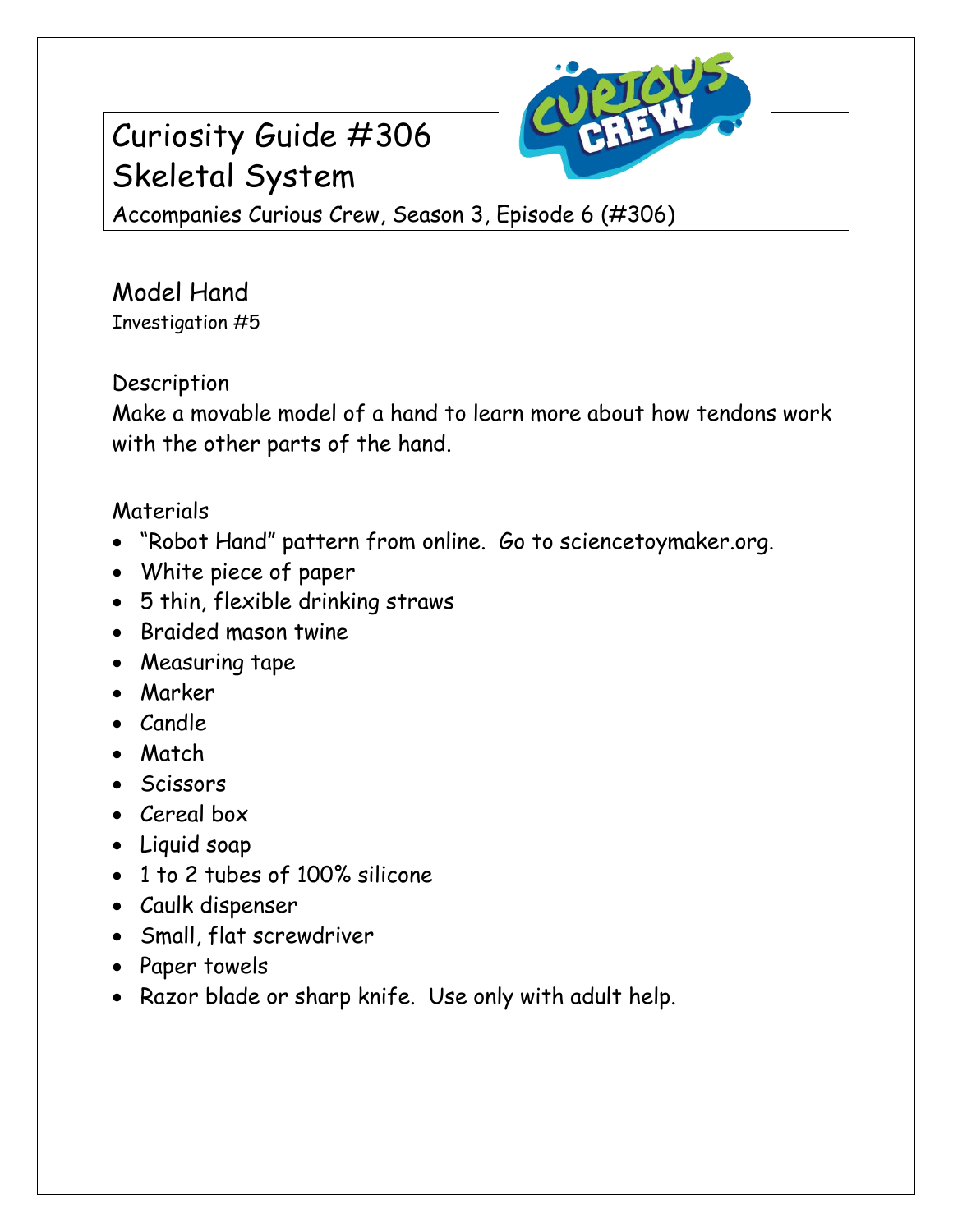Procedure 1: Getting ready

- 1) Print out the "robot hand" template found online.
- 2) Cut out the template.
- 3) Cut out the front or back panel of the cereal box. Lay the panel flat on the table.
- 4) Smear liquid soap on the printed side of the box panel. The soap will allow the pattern to peel away in Procedure 4.
- 5) On the mason twine, measure and mark 5 lengths of 20 inches each. You will use a flame to "cut" the lengths. Using a flame rather than scissors prevents fraying.
- 6) With adult supervision, light a candle. Hold the mason twine in the flame for a moment to "cut it" at each mark.
- 7) Set the 5 pieces of string aside.

Procedure 2: Preparing the back of the hand

- 1) Lay the white piece of paper on the table. Place the hand template on the paper with the back of the hand facing up.
- 2) You should be able to see the black lines through the template.
- 3) Using the silicone and dispenser, lay centered beads down the length of each finger. These should be about the size of a pen.
- 4) Immediately lay a length of twine centered in each bead so that the end starts where the wrist would be and the additional length is above each finger.
- 5) Using a small flat screwdriver, press the twine into the silicone and smear the silicone over the twine so that the twine is completely covered.
- 6) Repeat for each finger.
- 7) Carefully lift and place the pattern on the soapy cereal box, silicone side down.
- 8) Gently press on the pattern so that the silicone makes good contact with the cereal box.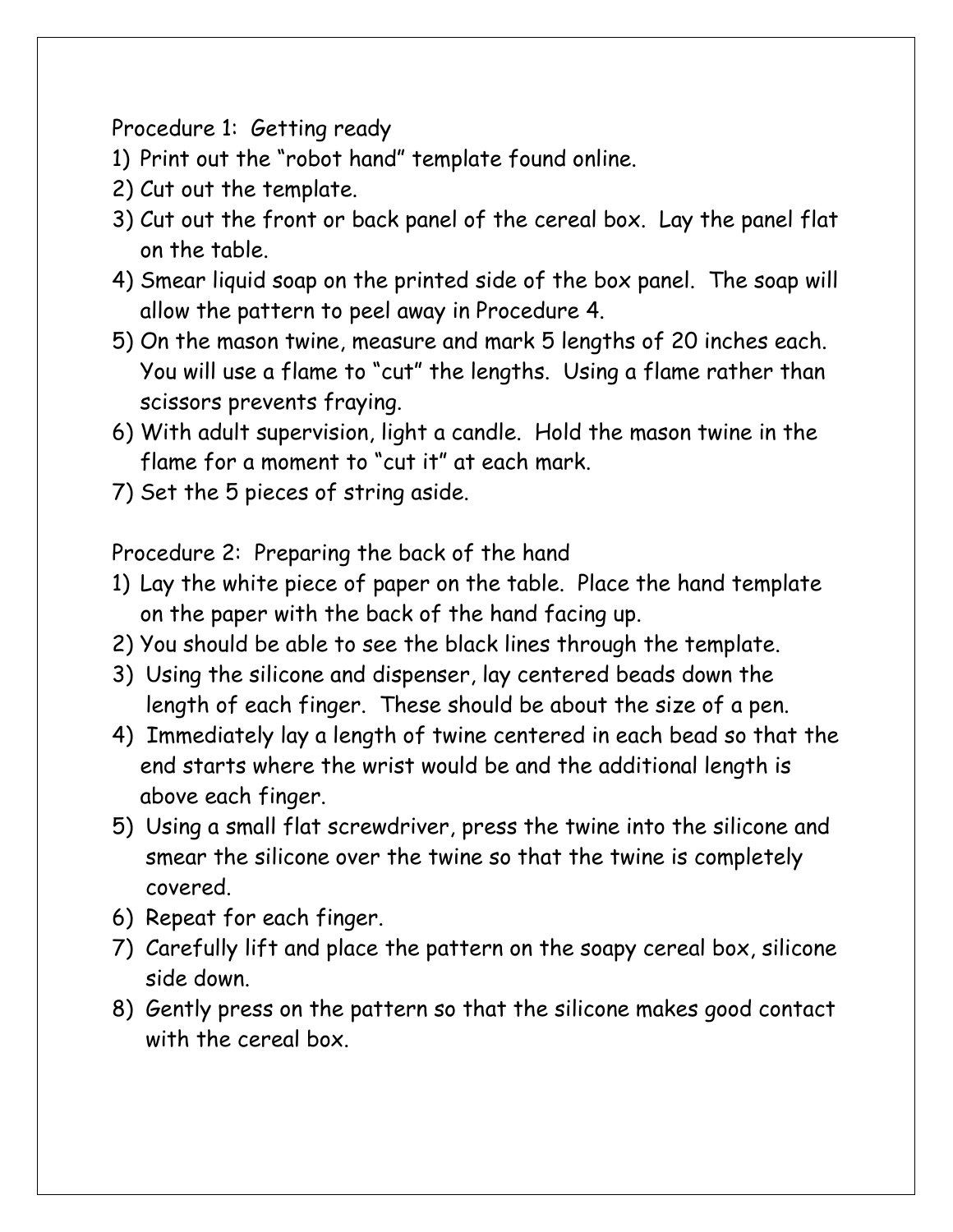## Procedure 3: Preparing the front of the hand

- 1) Stretch each drinking straw so the flexible part spreads out.
- 2) Bend and lay each straw on the palm side of the template, being careful to place the bendy parts of the straw where suggested in the pattern.
- 3) The straws will hang over at the tip of the finger and at the wrist.
- 4) Start at the tip of one finger and lay a thick crisscross bead of silicone on each finger so that the straw is completely covered in silicone, especially where the straw touches the paper.
- 5) Repeat with the other fingers.
- 6) When covering the thumb straw, apply extra beads of silicone where the squiggly lines are on the pattern.

Procedure 4: Finishing the hand

- 1) Let the pattern dry for at least one day.
- 2) Peel the pattern off the cereal box. The soap should allow the pattern to peel away.
- 3) Carefully trim the straw so that there is no overhang at the fingertip or wrist. Be careful not to cut the string by mistake.
- 4) Use the razor blade or knife to cut a small wedge over each knuckle where the lines are on the pattern, but do not cut into the straw. There should be three cuts on each finger and two cuts on the thumb.
- 5) To make sure the lowest finger joints bend, trim between each finger by cutting the silicone and template down to the palm line
- 6) Feed each piece of twine down the straw toward the wrist.

#### Procedure 5: Testing the hand

- 7) Pull each string and make each finger move.
- 8) What else can you make the hand do?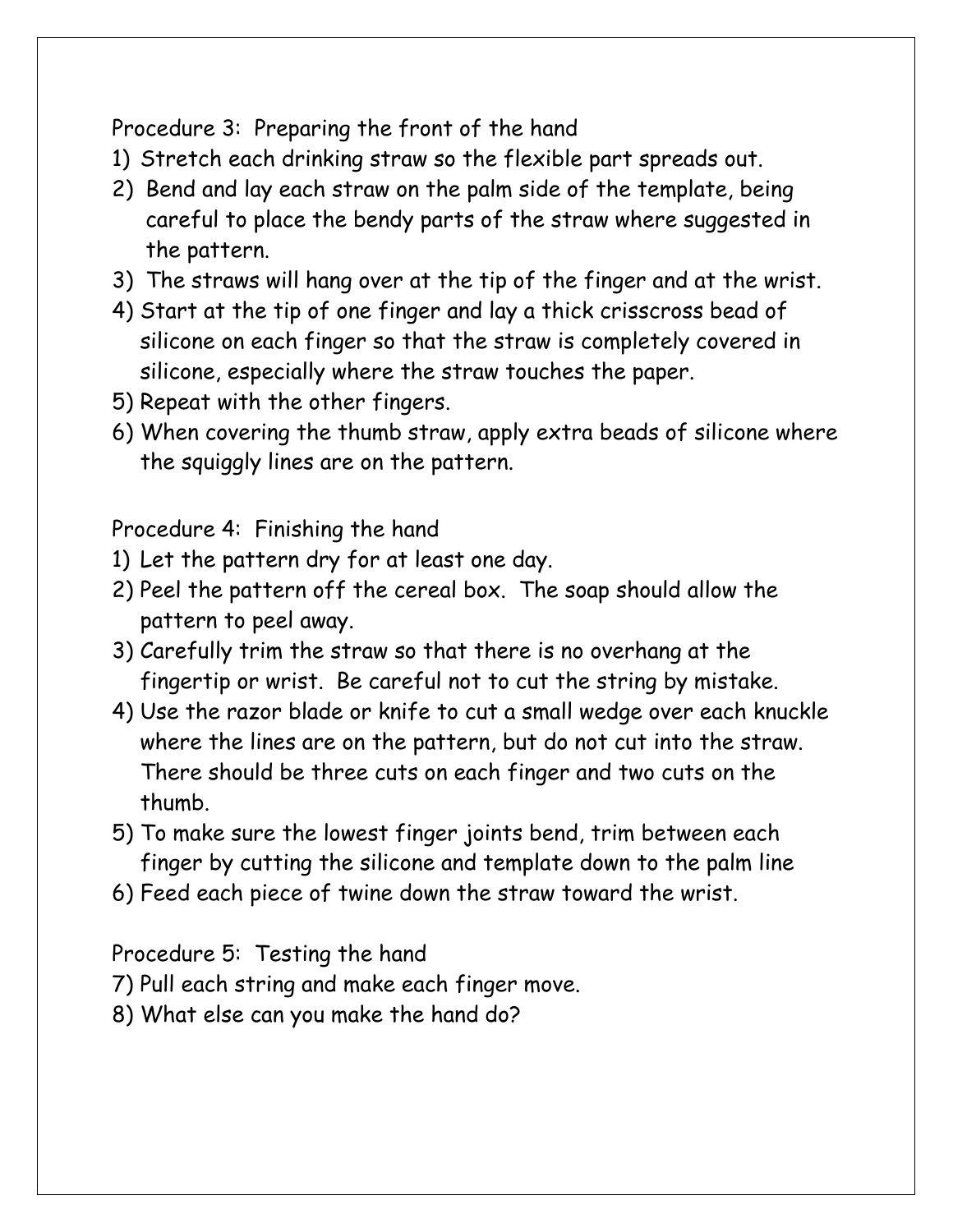#### My Results

#### Explanation

Tendons are part of the skeletal system. They attach the muscles in the body to bones. Since there are few muscles in the hand, tendons run from each finger up into the muscles in the forearm and control moving the hand. When the forearm muscles fire, the tendon is either pulled or straightened, moving individual fingers or parts of the fingers.

The tendons are visible under the skin of your wrist. Try wiggling your fingers or making a fist and notice the tendons moving in your wrist. You can also see the tendons on the top side of your hand when you flex your fingers up. You can also find tendons above your heel, going up the back of your leg.

In the Model Hand example, the straws provide some support like the bones in the finger would. Rather than a single straw or "bone," as in the model, the finger is made of separate bones connected at each joint. In the model hand, the silicone bead forces the finger to straighten. In reality, we have different tendons that pull our fingers back the other way.